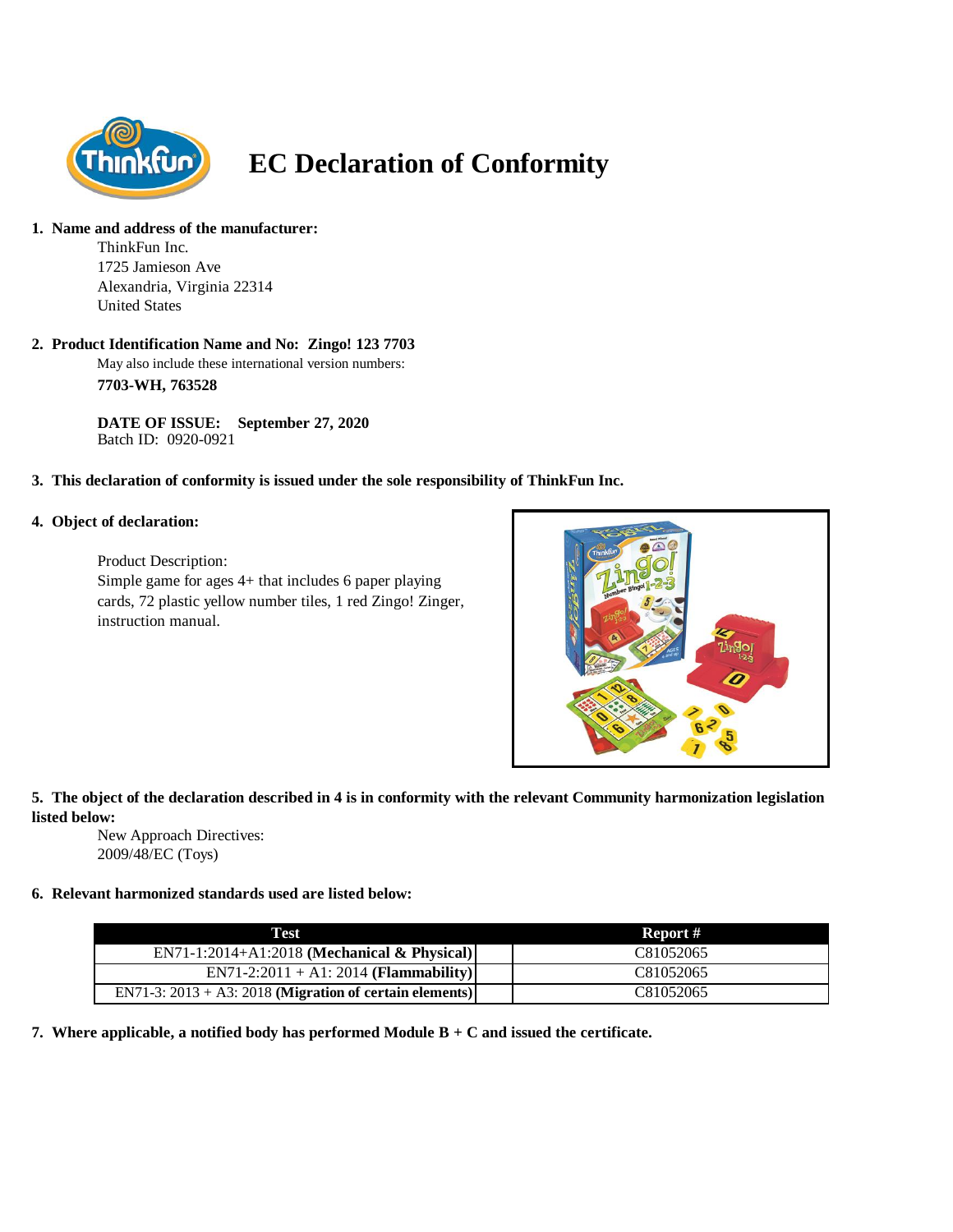# **8. Additional Information:**

The object of declaration is also in conformity with the following standards/regulations:

| <b>Test</b>                                             | Report #  |
|---------------------------------------------------------|-----------|
| <b>REACH Annex XVII (Cadmium)</b>                       | C81052065 |
| <b>REACH Annex XVII (Phthalates)</b>                    | C81052065 |
| <b>REACH Annex XVII (Azo Dyes)</b>                      | C81052065 |
| 94/62/EC (Heavy Metals Requirements on Packaging        |           |
| and Packaging Waste)                                    | C81052065 |
| Determination Of Polycyclic Aromatic Hydrocarbon [Point |           |
| 50 Of The Annex XVII Of The Regulation (EC) No.         |           |
| 1907/2006 (REACH) With Further Amendment                | C81052065 |
| Determination Of Pentachlorophenol [Point 22 Of The     |           |
| Annex XVII Of The Regulation (EC) No. 1907/2006         |           |
| (REACH) With Further Amendment]                         | C81052065 |
| Determination Of Pentachlorophenol[German Ordinance     |           |
| on Prohibition of Chemical (ChemVerbotsV) Attachment    |           |
| 15]                                                     | C81052065 |
| Determination Of Benzene Content [Point 5 Of The Annex  |           |
| XVII Of The Regulation (EC) No. 1907/2006 (REACH)       |           |
| And Further Amendment]                                  | C81052065 |
| Determination Of HBCDD As Per Client's Specification.   | C81052065 |
| Determination Of PBBs & PBDEs Content As Per Client's   |           |
| Specification [(EU) No. 757/2010 And (EU) No.2016/293   |           |
| Amending Regulation (EC) No 850/2004 On Persistent      | C81052065 |
| [Bedarfsgegenständeverordnung Annex 1 (to § 3)]         |           |
| Substances which may not be used in the manufacture or  |           |
| treatment of certain consumer goods]                    | C81052065 |
| Determination Of Flame Retardant Content [Point         |           |
| 4,7,8,44,45 Of The Annex XVII Of The Regulation (EC)    |           |
| No. 1907/2006 (REACH) With Further Amendment]           | C81052065 |
| Flame                                                   |           |
| Retardant (PBBs & PBDES) As Per Client's Specification  |           |
| w/ Reference to Chem. Verbots V                         |           |
| Regulation.                                             | C81052065 |
|                                                         |           |
| Aniline referring to Regulation (EC) 1907/2006 (limit   |           |
| of 30mg/kg)                                             | C81052065 |
|                                                         |           |
| Content of lead according to Regulation (EC) 1907/2006  |           |
| Annex XVII                                              | C81052065 |
| Textiles - Color fastness to perspiration and optical   |           |
| brightners according to EN ISO 105-E04                  | C81052065 |
| Textiles - color fastness to rubbing according to EN    |           |
| ISO 105-X12                                             | C81052065 |
| Allergizing and cancerogenic colorants according to     |           |
|                                                         |           |
| directive 2009/48/EG and DIN 54231                      | C81052065 |
| Formamide according to directive 2015/2115/EU           |           |
| and directive 2009/48/EG                                | C81052065 |